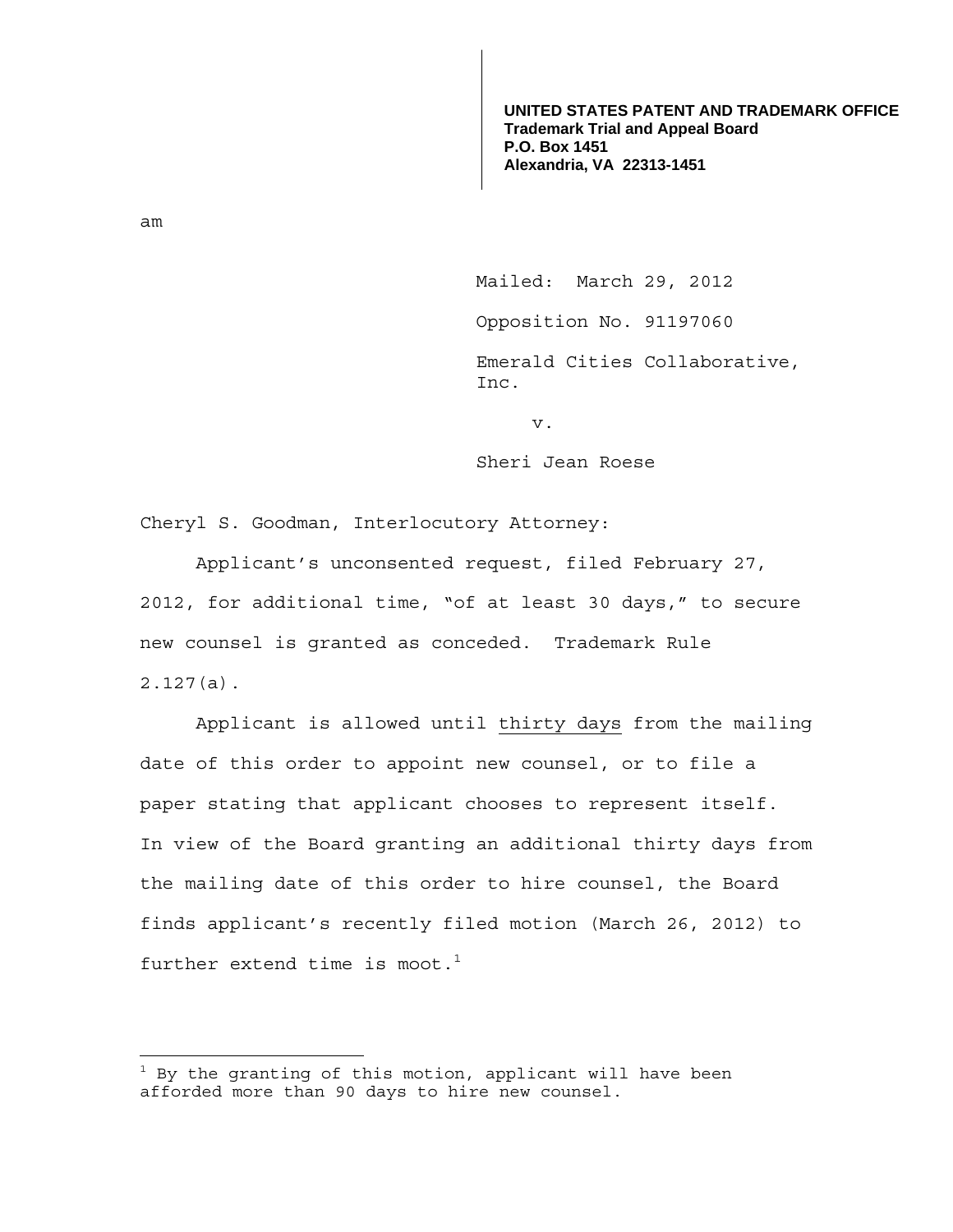## **Opposition No. 91197060**

 If no appearance of counsel is made or applicant fails to file a response to indicate that she will be representing herself by the time allotted set forth herein, the Board may issue an order to show cause why default judgment should not be entered against applicant based on applicant's apparent loss of interest in the case.

 Applicant is advised that future requests to extend time on the basis of securing counsel must include detailed factual information of applicant's efforts to hire counsel during the prior extension period to establish good cause. $^2$ 

 Applicant's February 27, 2012 filing (as well as her March 26, 2012 filing) indicates a "cc" on opposer's counsel which the Board is construing in this instance as service on opposer's counsel. However, a "cc" is not a certificate of service which is the proper method to show prima facie proof of service on opposer's counsel. Trademark Rule 2.119.

 Trademark Rule 2.119 requires that a copy of every paper filed with the Board during the course of a proceeding be served on its adversary, unless the adversary is represented by counsel, in which case, the copy must be served on the adversary's counsel. "Proof of such service must be made before the paper will be considered by the Office." Trademark Rule 2.119(a). Service is the

2

 $^2$  Applicant's general statements regarding her actions of interviewing law firms and negotiating terms as set forth in her